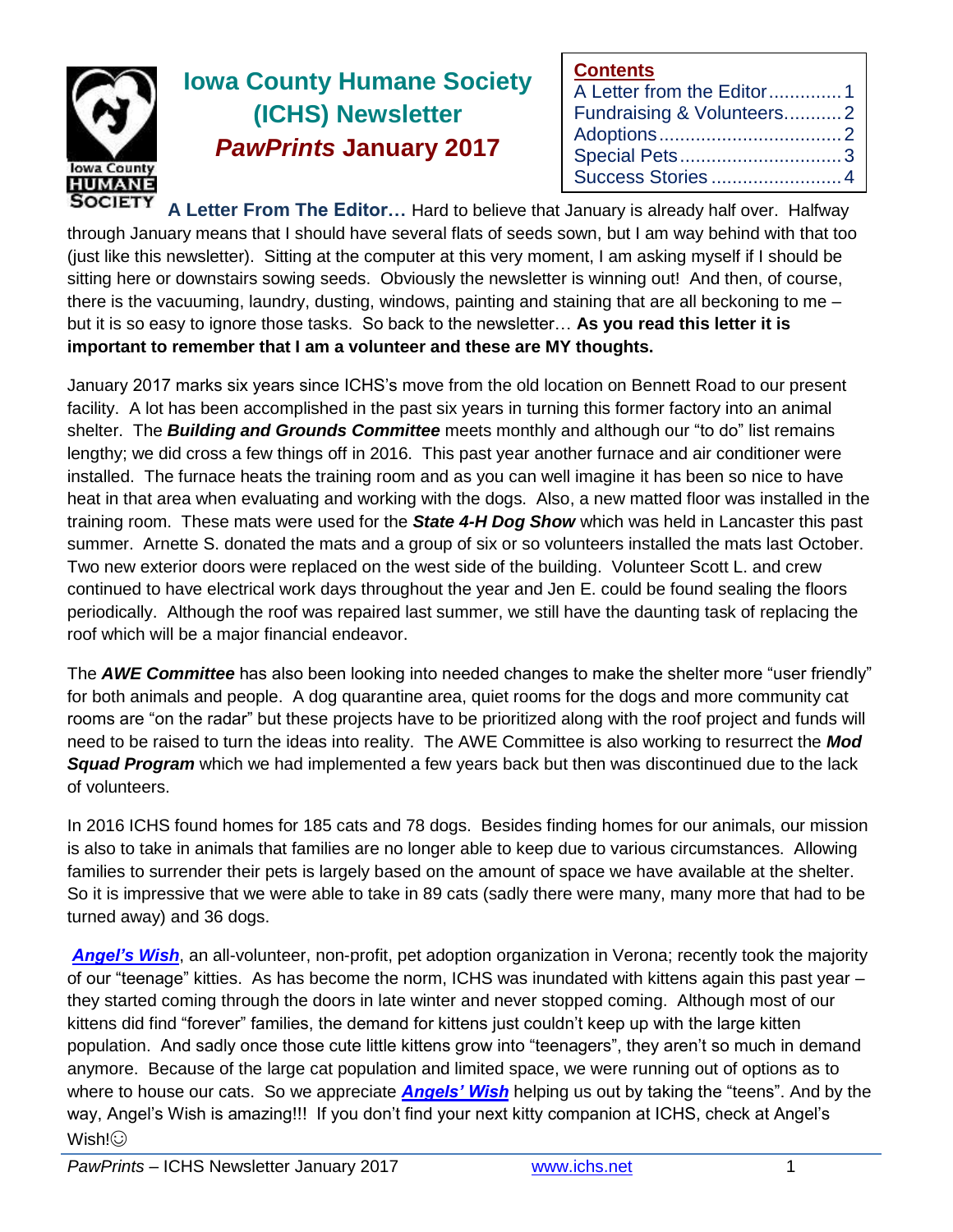

One youngster who was left behind is Cyrus. He is a cute little guy, but "dysfunctional" – through no fault of his own. He came to the shelter as a tiny kitten in September. He had ringworm. So while treating this cute, adorable kitten, he had to be quarantined and so he spent roughly two months in a room by himself. He had no interaction with other animals or people (other than feeding, cleaning and "sulfur-baths). So during those impressionable couple of months Cyrus never learned how to interact with people or other cats. After being released from quarantine he was able to spend some time in a community room with the other "teens" although he needed supervision. But after Angel's Wish took the older kittens, sadly there was no choice but to put him back in a

cage. Cyrus has so much energy – and so much to learn – that a cage isn't an ideal environment. He is not aggressive, but he just doesn't have a clue! He can't be with the adults and he can't be with the smaller kittens. So Cyrus is kind of in "limbo land". I (and others) do have permission to take him into the kitten room as long as he is supervised. The main goal is to get him to be OK with people, but getting him used to other cats would be a plus. So…if there is anyone out there who would like a challenge, Cyrus needs you.

And by the way, the **ICHS Annual Meeting** will be held on **Monday, March 13,** at **7:00** at the shelter. All current members (anyone who has made a donation between February 2016 and January 31, 2017) are welcome and eligible to vote. New board members will be elected and a general state of the shelter will be shared. Your input, as always, is encouraged. If you are not yet a member, you have until January 31st to make a donation. Thank you! **If you have any suggestions or ideas about the content of ICHS PAWPRINTS, please contact me, Terri Davis at [roadhogbiker@gmail.com](mailto:roadhogbiker@gmail.com)**

# **Upcoming Fundraising Events and Volunteer Needs**

Just a reminder that ICHS is always looking for volunteers to help with the planning and implementation of our fundraisers. Our goal is to have enough volunteers so that each individual would only have to help plan and/or work at one event per year. So…if you would like to get involved with the planning and organizing of 2017's fundraisers, please contact the shelter for more details. We hope to hear from you!!!

| <b>November</b>                                                                           |                     |           |               | <b>December</b> |            |              |             |  |
|-------------------------------------------------------------------------------------------|---------------------|-----------|---------------|-----------------|------------|--------------|-------------|--|
| <b>Cats</b>                                                                               |                     |           | <b>Dogs</b>   | <b>Cats</b>     |            |              | <b>Dogs</b> |  |
| Flareon*                                                                                  | Pikachu*            | Mickey*   | Lyra          | Katy*           | Razzamazz* | Magnolia*    | Macy        |  |
| Baggy                                                                                     | Lil Buddy*          | Dumpling* | <b>Buster</b> | Doug            | Frankie*   | Woobie*      | Oliver      |  |
| Nigel <b>⊙</b>                                                                            | Zeke <mark>⊙</mark> | Liliana*  | Roxie         | Jessie          | Charlie*   | Pepperjack*  | Winston     |  |
| Weezie                                                                                    | Ellie*              | T.J*      | Tia           | Ginger          | Sugar      | <b>Baloo</b> | Luna        |  |
| Sniper*                                                                                   | Commander*          | Blazer*   | Luke          | Tyrone*         | Salem      |              | Elwood      |  |
| Merrill*                                                                                  | Vincent*            |           | Jake          | Coco            | Missie*    |              | Sheba       |  |
|                                                                                           |                     |           |               | Sissy*          | Bizzy*     |              | Tater       |  |
|                                                                                           |                     |           |               | Brie*           | Lil Bear*  |              | Casey       |  |
| * - kitten                                                                                |                     |           |               |                 |            |              |             |  |
| $\odot$ - denotes animal has been at ICHS for over a year/has special needs/or is elderly |                     |           |               |                 |            |              |             |  |

# **November & December Adoptions**

## **Special Pets**

We all know that all animals are 'special' but the animals featured in this section are indeed special. These are 'special needs' animals. The special person/family who adopts one of these animals knows that this may/may not be the long-term relationship which we hope for when we open our hearts and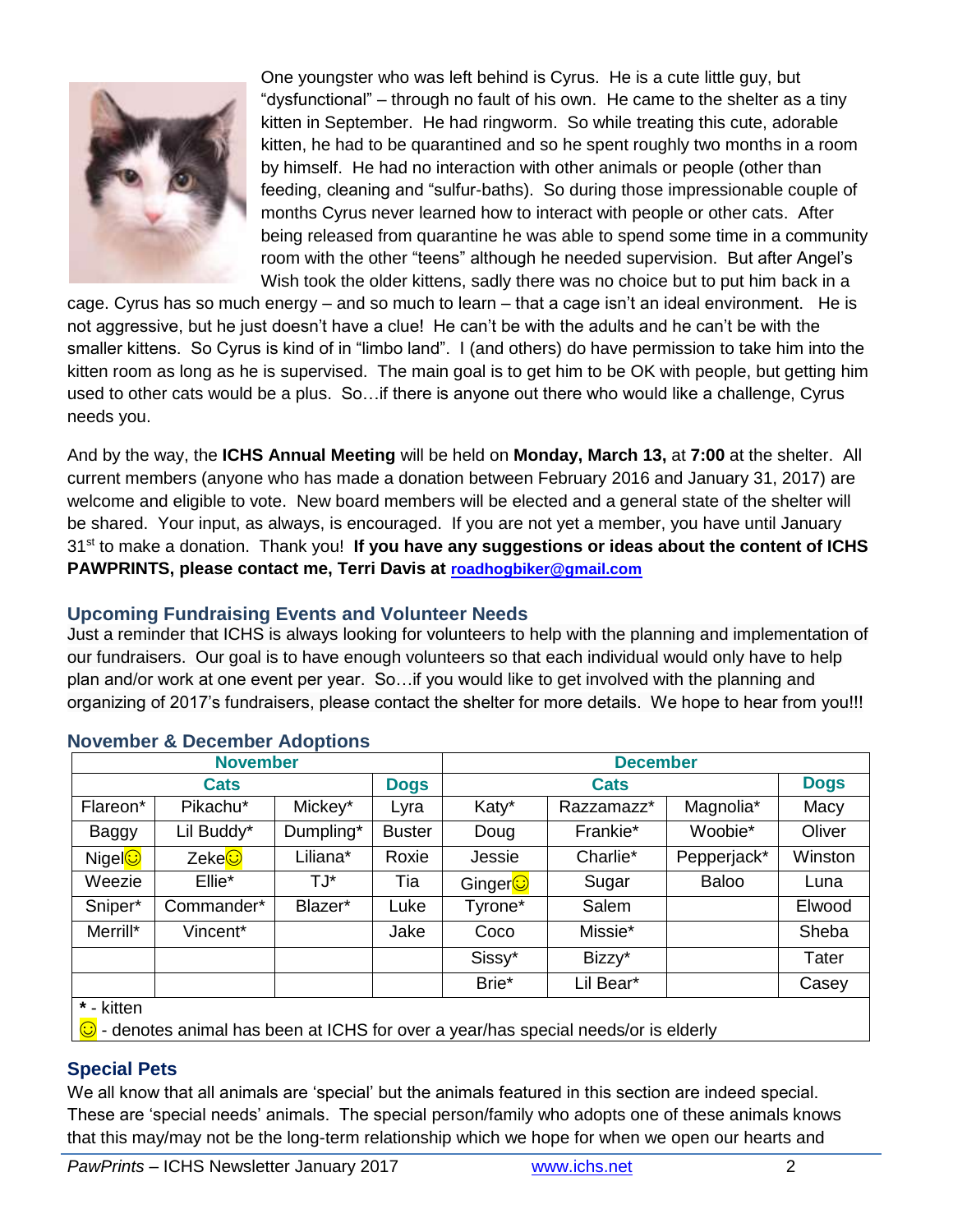homes to a new family member. These animals 'forever homes' with us may be just for a short time before they move on…But, nevertheless, these animals need a home and a loving family just as we all do. Are you possibly the family that could provide a home for one of these animals? If not, do you know of a family who could provide a loving home for these animals? If so, please come out to ICHS and find out more about these animals from the ICHS staff.

#### **Buzz & Petey – FIV Kitties**



Our FIV kitty population is down to two – Buzz and Petey! Buzz and Petey are "normal" cats – it's just that they have the FIV virus which affects their immune systems – but slowly – over a period of years! They should live long and normal lives! **Buzz** was thought to be 'feral' when he first arrived at ICHS; hiding in his cubby 24/7 for weeks – but he was simply frightened – and he still frightens easily when unexpected noises or movement occurs. He does need to get

to know YOU before his sweet personality becomes apparent. Buzz has been with us three years – he really needs a home! **Petey** is one of those kitties that if he was not FIV+, he would have been adopted before now. Petey has been with us since March and as sweet and handsome as he is, people can't seem to look beyond his FIV label. Petey is about two years old, playful, loves attention and gets along with other cats.





#### **Petey and Buzz** are roommates (they are such a

handsome pair) and they get along well. It is preferred that they be adopted together as they have definitely bonded. If YOU are looking for a pair of kitties, look no further, YOU have just been found!

Although we call FIV cats "special", there really are no special considerations when adopting Buzz or Petey. If it wasn't for the FIV+ sign on their cages, you wouldn't have a clue that they have FIV! They must be kept indoors. They may live with other cats since FIV is not easily passed between cats (it would be best if your other cat(s) are good-natured and amicable to a new pal). FIV is primarily

spread by serious bite wounds so if you have other cats, it is important to properly introduce FIV cats to the others (but you would do that with any cat that you bring home). It is also important to keep them free from stress so a quiet home would be best. So…Buzz and Petey need a home.



## **Cleo & Cheerio - FeLV Kitty**

**Cleo** is about 9-10 months old and has been at ICHS a couple of months. She is extremely playful but also loves to cuddle. This little girl is one of those whom I would bring home "in a heartbeat" if I could. But because of her FeLV status she can't live with other cats (unless they are also FeLV) which means that I can't have her – however if YOU are currently 'catless', YOU should get to know this little "love bug"! Now it may be easy to overlook her as she appears to be "kind of ordinary". She

doesn't stand out – until you get to know her. Look at her closely. A quick glance and she appears to be "just a tabby"

*PawPrints* – ICHS Newsletter January 2017 [www.ichs.net](http://www.ichs.net/) 3 but you will notice that her coloring is unusual and BEAUTIFUL. Keep in mind that she is a "teenager" so she is still 'all legs – definitely has some growing to do - but this is good as she will be with YOU for many years to come. **Cheerio** has only been here at ICHS for a short time as well. He is white with a very pink nose. He is a nice little guy with so much energy which you will notice immediately that he is very squirmy when you carry him around. Cheerio is about the same age as Cleo. Cheerio and Cleo have recently become 'roommates' so if YOU are looking for a

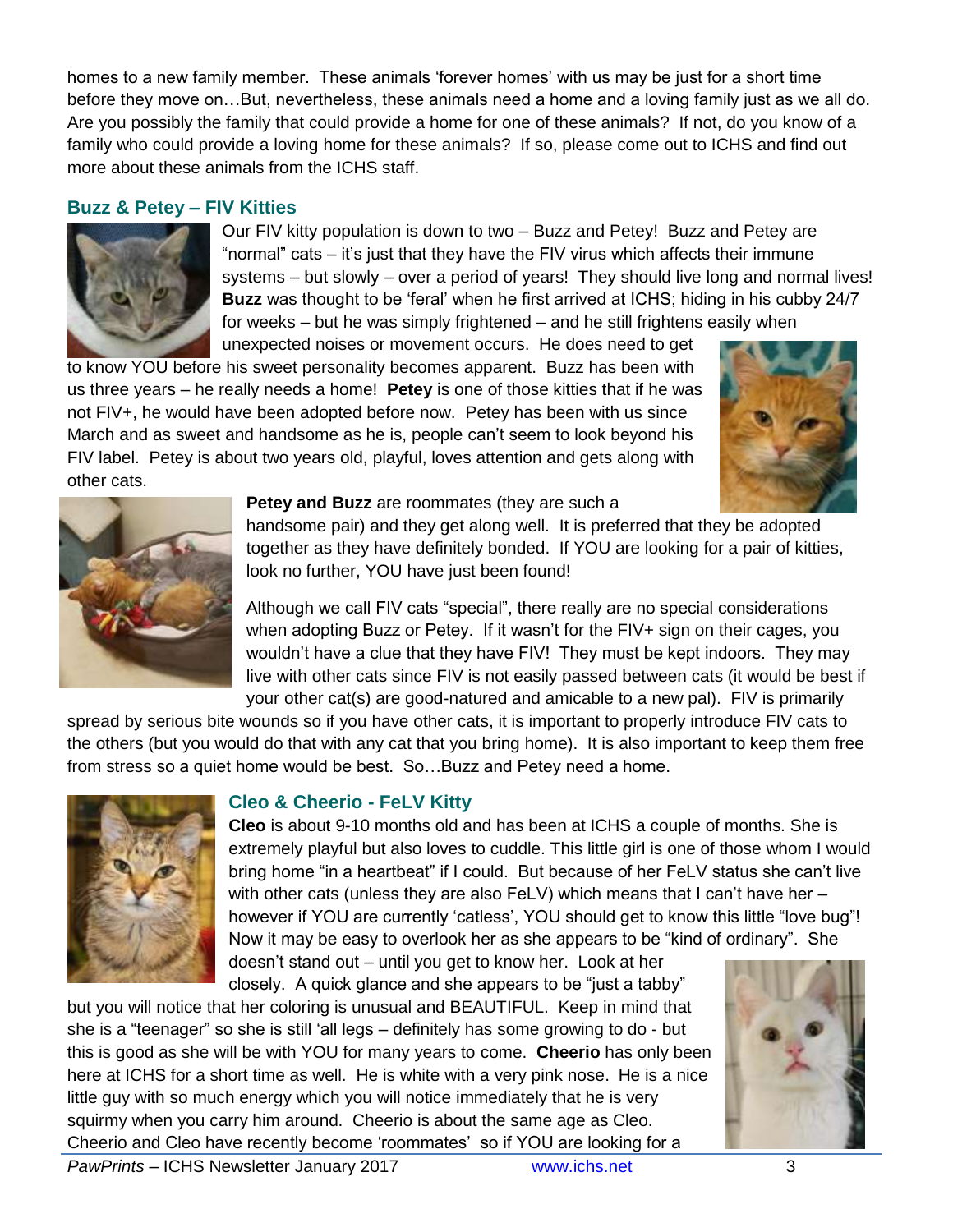pair of young kitties that will entertain YOU as well as each other, come and get to know these two youngsters. So…Cheerio and Cleo need a home.

Similar to FIV cats, FeLV cats also must be kept indoors and a quiet home is best. FeLV cats do need to be only cats (may live with other FeLV cats). FeLV kitties may live for years having a "normal" life span, but once/if the later stage of the infection occurs, the cat's health may deteriorate rapidly. That, of course, is one reason FeLV cats are not readily adopted – no one wants to lose their pet to illness. But Cleo and Cheerio need a home.

# **Gregory – FIV & FeLV Kitty**



**Gregory** is indeed a special kitty! He tested positive for both FeLV and FIV, but don't let that deter you from making this guy a part of your family! As mentioned earlier, as long as FeLV cats are kept indoors, are only cats and live in a stress-free environment (as much as possible), they should be a part of your family for many years to come. Gregory is friendly and affectionate, but he hasn't had a lot of opportunities to interact with people (he was a barn cat). However

Gregory has been promoted to an "office cat". He enjoys the opportunity to be out and about (three years in a cage does get old). I am not sure if his office skills are up to par so let's find a retirement home for Gregory – how about YOURS!

## **Success Stories**

I need your help if I am to continue to feature the success stories which begin the moment your adopted companion chooses you. It is not difficult for me to write a paragraph that showcases your pet. The problem that I have is finding YOU and your pet. I don't know who you are or how to contact you. If you would be interested in sharing your pet's story in the newsletter, please e-mail me at [roadhogbiker@gmail.com.](mailto:roadhogbiker@gmail.com) A picture and a brief write-up about your pet(s) is all that I need. If I don't have enough info, I will get back to you. It would be helpful to know your pet's shelter name (if you renamed your pet), when you adopted, pet's favorite activities, other pets that you may have and whatever else you would like to include. If you are not able to send a picture, that's OK. Many of you send periodic updates regarding your adopted pet to the shelter. I can use those write-ups if you would please indicate (in your letter/e-mail to ICHS) that you are giving me permission to include your pet's story in the newsletter. I hope to hear from you!



**Scamp** has settled in quite well. He is learning that the bunny doesn't want to play with him, but the kids are always ready to play.



Thank you ICHS for our sweet **Jessie** (now Charlieca**t**)! We adore him he's such a snuggler. He's a very happy guy.